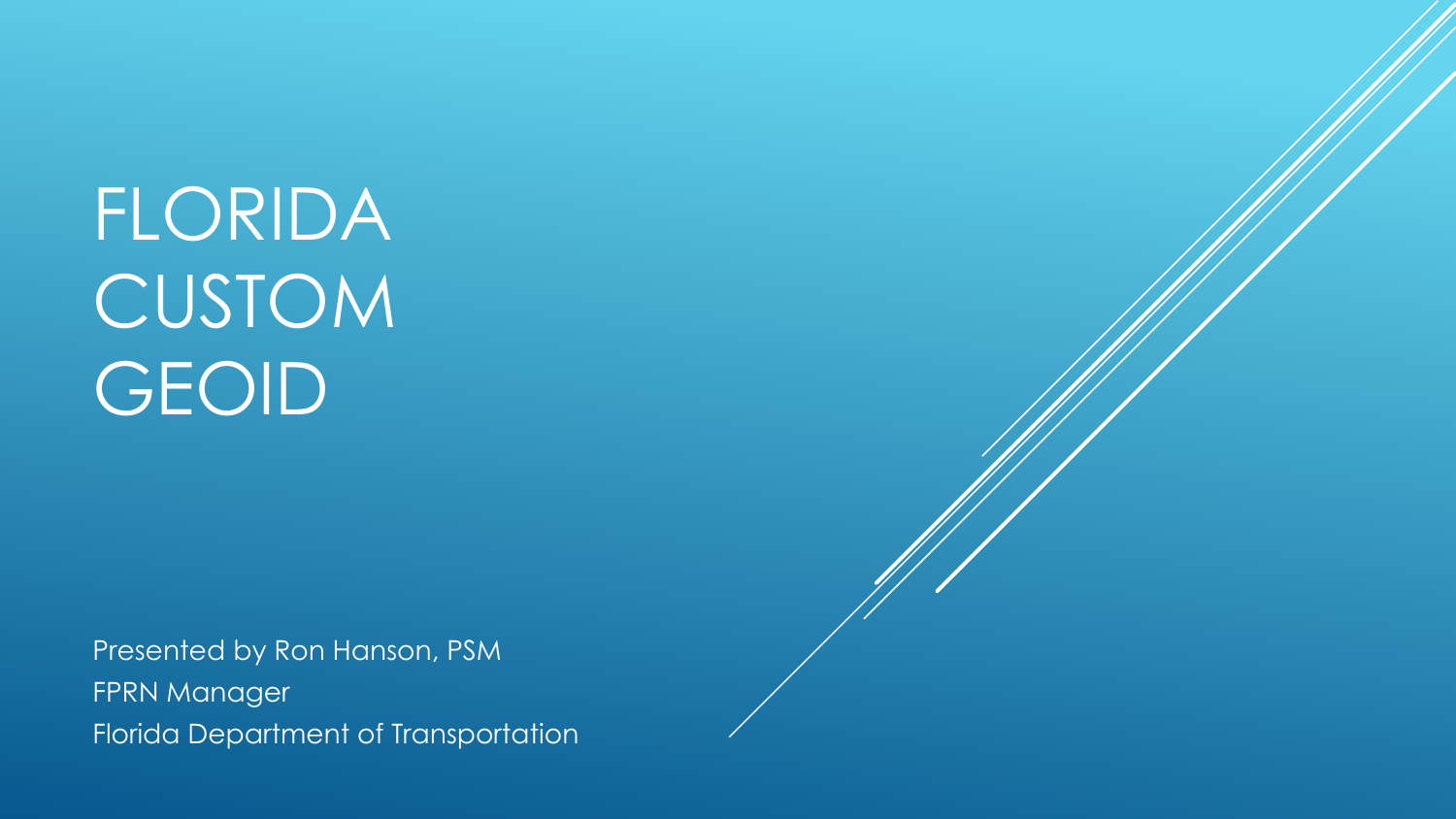### **WHY?**

- Usefulness of any Geoid model is limited by data density and distribution.
- NGS Hybrid Geoid philosophy limits current usefulness to surveyors. Rigorous Math vs. Survey Practical
- Geoid 12A/B is good in a relative sense not so good in an absolute sense.
- **FPRN (RTK mode) requires a Geoid to be functional in the absolute sense.**
- Gravity based Geoid model from NGS will not be available until 2022 +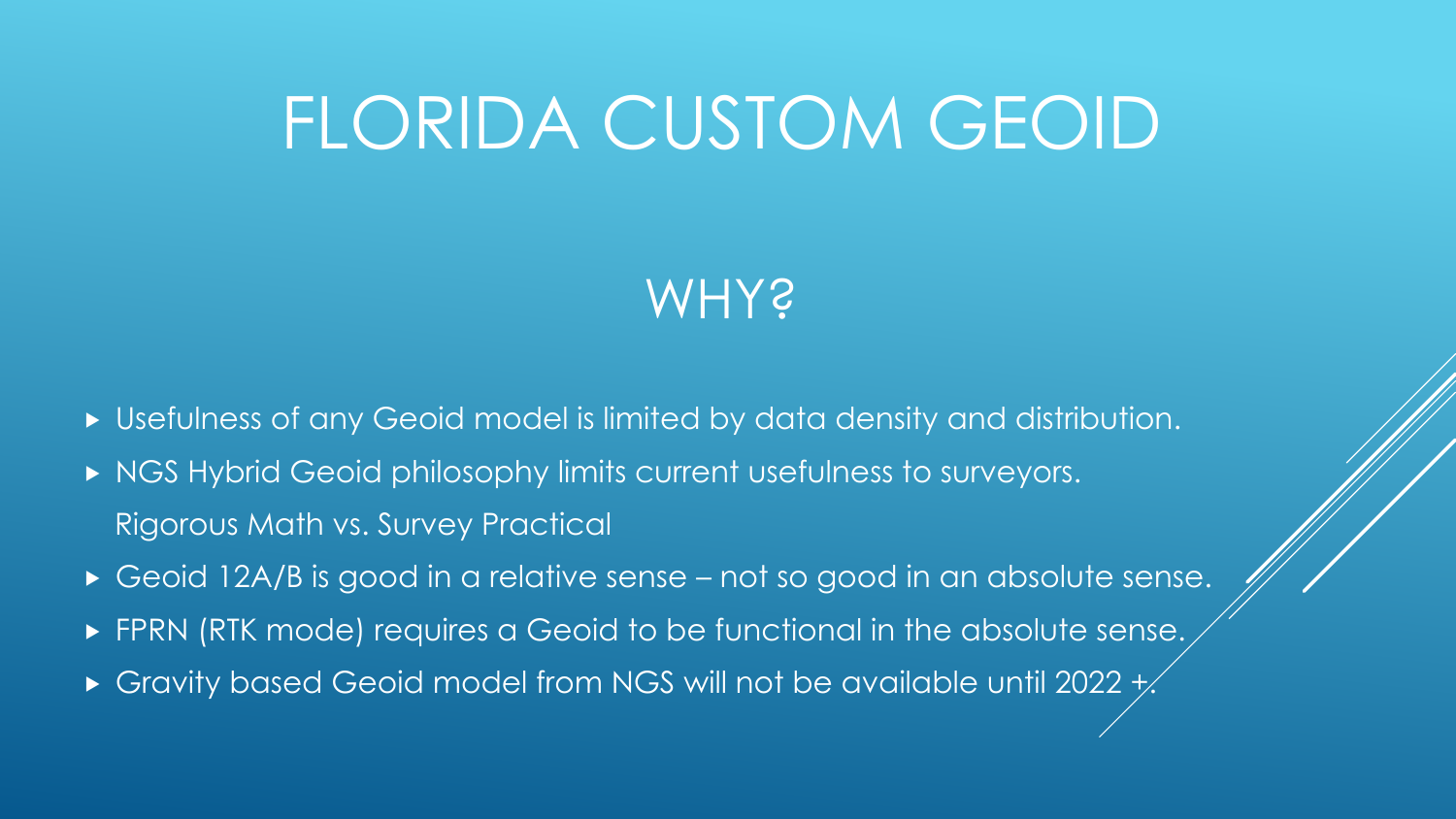### WHY NOT…

- Densify the data? (FDOT has 1000+ Florida benchmarks with horizontal positions and measured ellipsoid heights not used in Geoid12A/B)
- Remove NGS style mathematical correctness? (To fit Survey thinking)
- Do it now?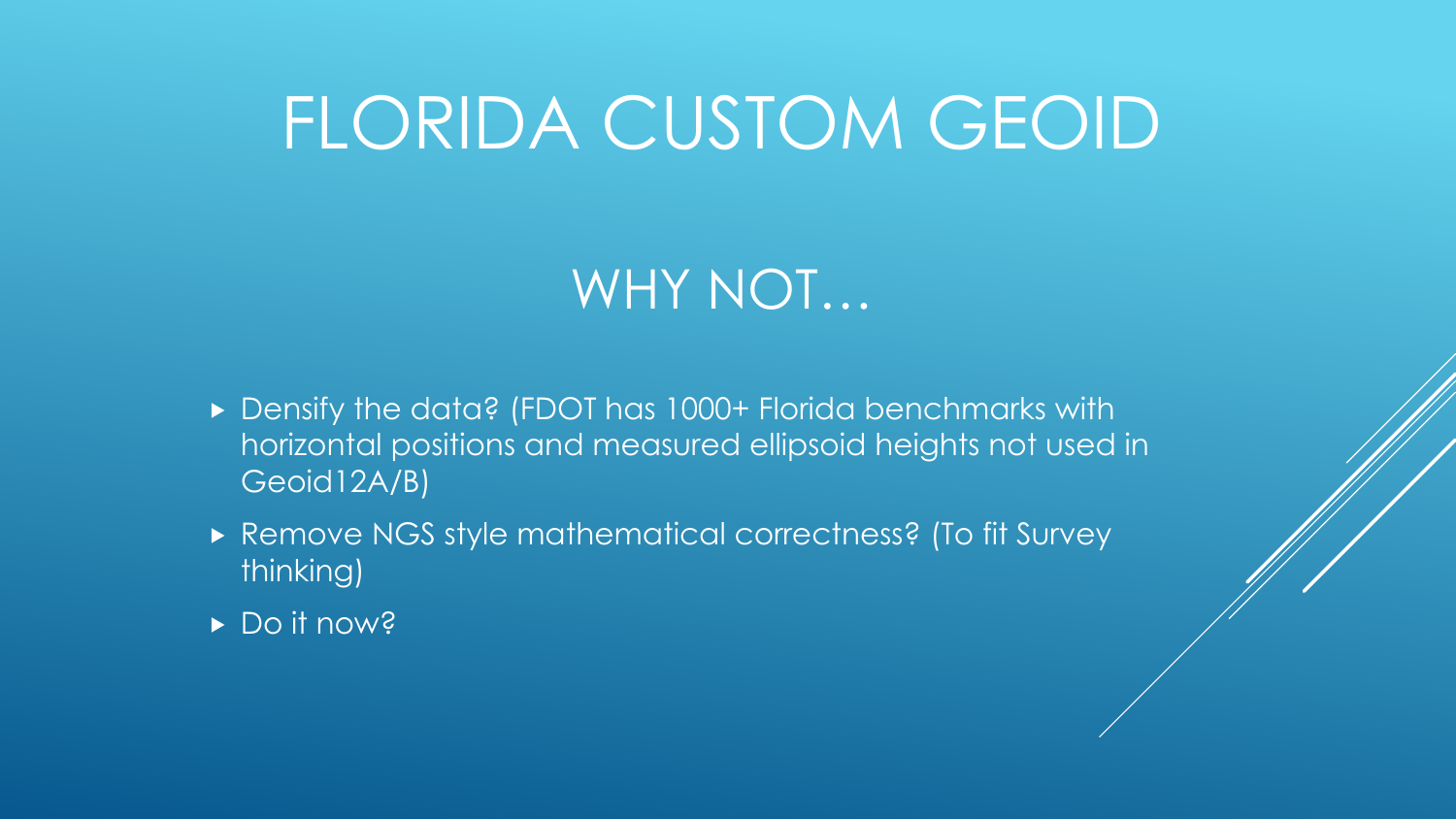### **Benchmark Locations in FPRNGD16**

3472 BM's available for FPRNGD16B 3354 BM's met .08 m tolerance Resulting in RMS of fit .008 m Resulting in 3025 BM's fitting better than .01 m

2470 BM's available for Florida Geoid12B .08 m tolerance used as in FPRNGD16B Resulting in RMS of fit .022 m Resulting in 1712 BM's fitting better than .01 m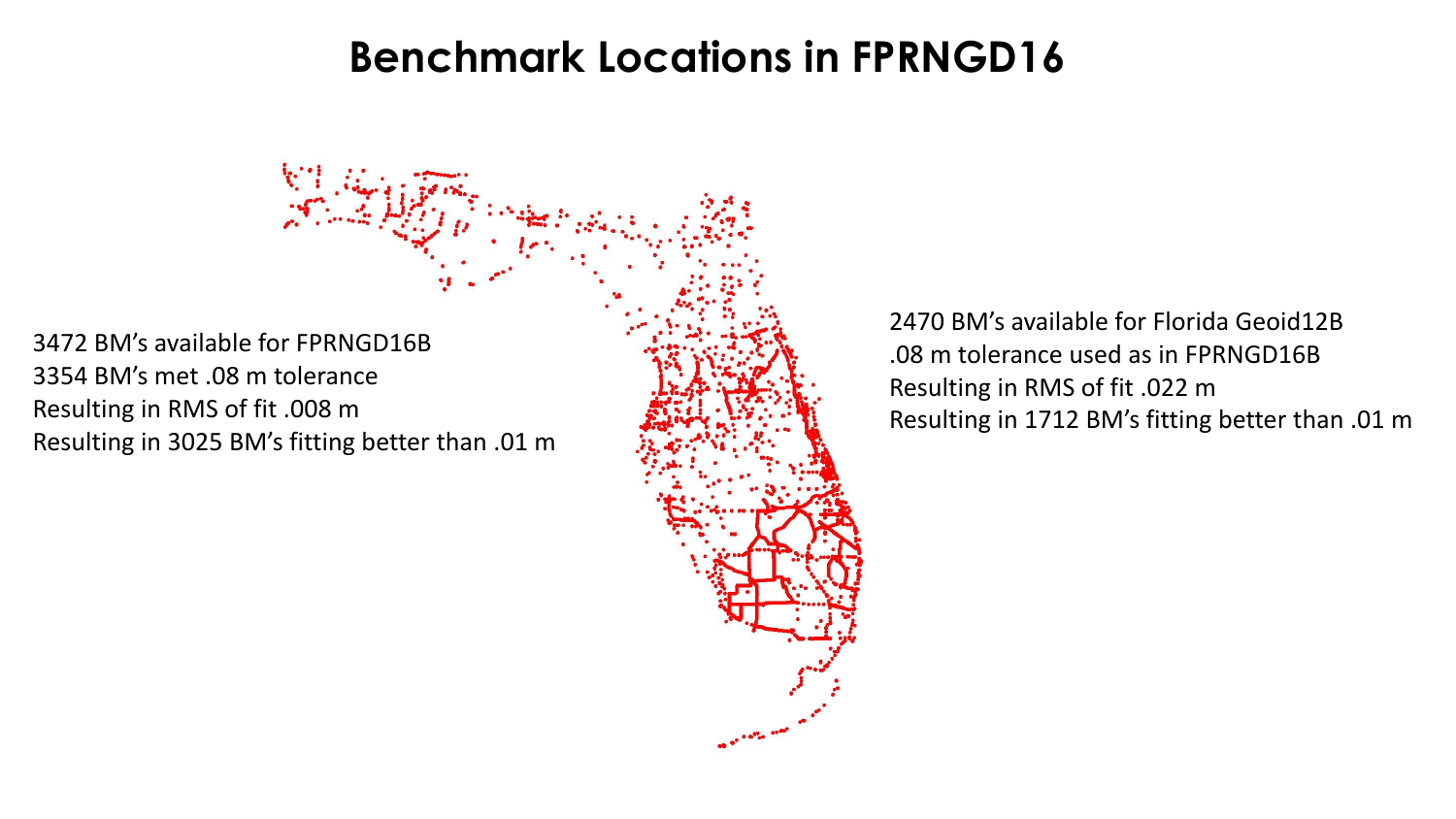### Where did the extra Benchmarks come from?

- **FDOT Benchmarks that were never Bluebooked** (853 BMs)
- **FDOT Height Mod participation** (149 BMs published in OPUS)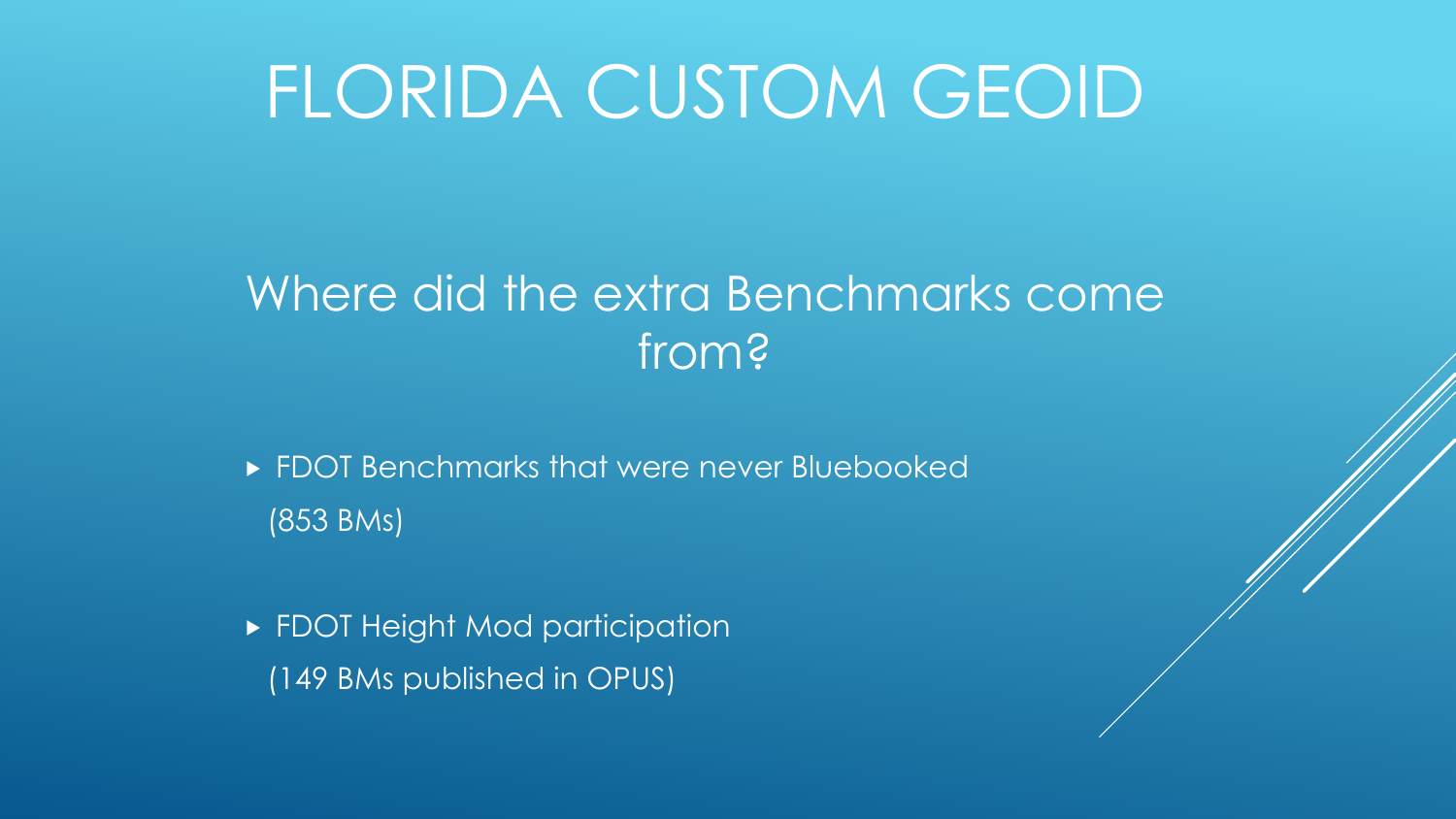#### 149 of the checkered flags represent OPUS BMs included in FPRNGD16

Legend

2016 Planned GPS Observations



**New GPSBM [OPUS]** 

p

**New GPSBM [NGSIDB]** 



#### **GPSonBM Distance to Nearest BM**

GEOID12B Distance to BM (km)



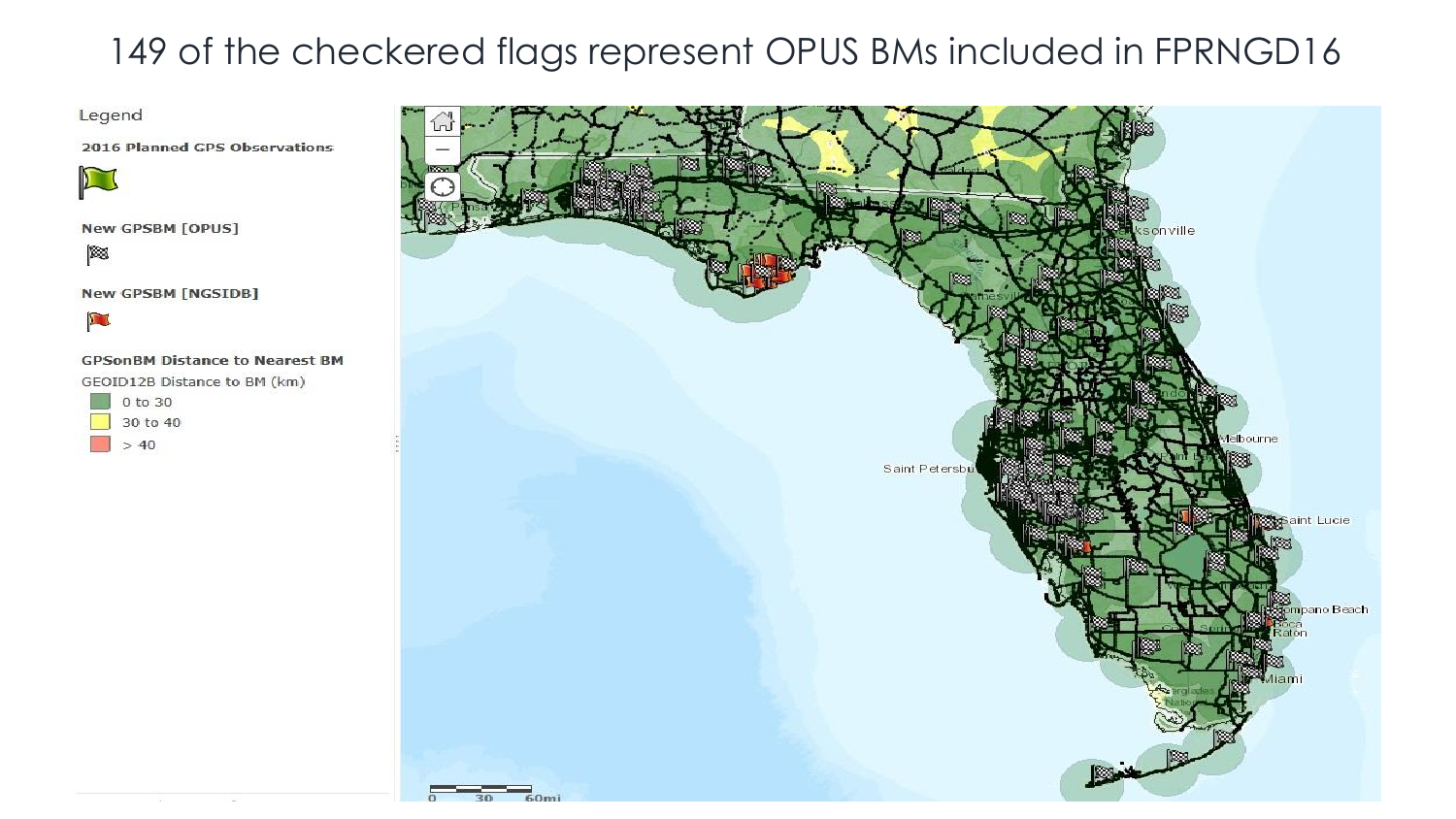#### http://www.dot.gov/geospatial/fprnstat/index.html



Of the 30 CORS sites

established by FDOT

and 11 more have

been proposed

registered in NGS

system, 24 were

The other sites include FDOT CORS (not in NGS System) and various co-op sites.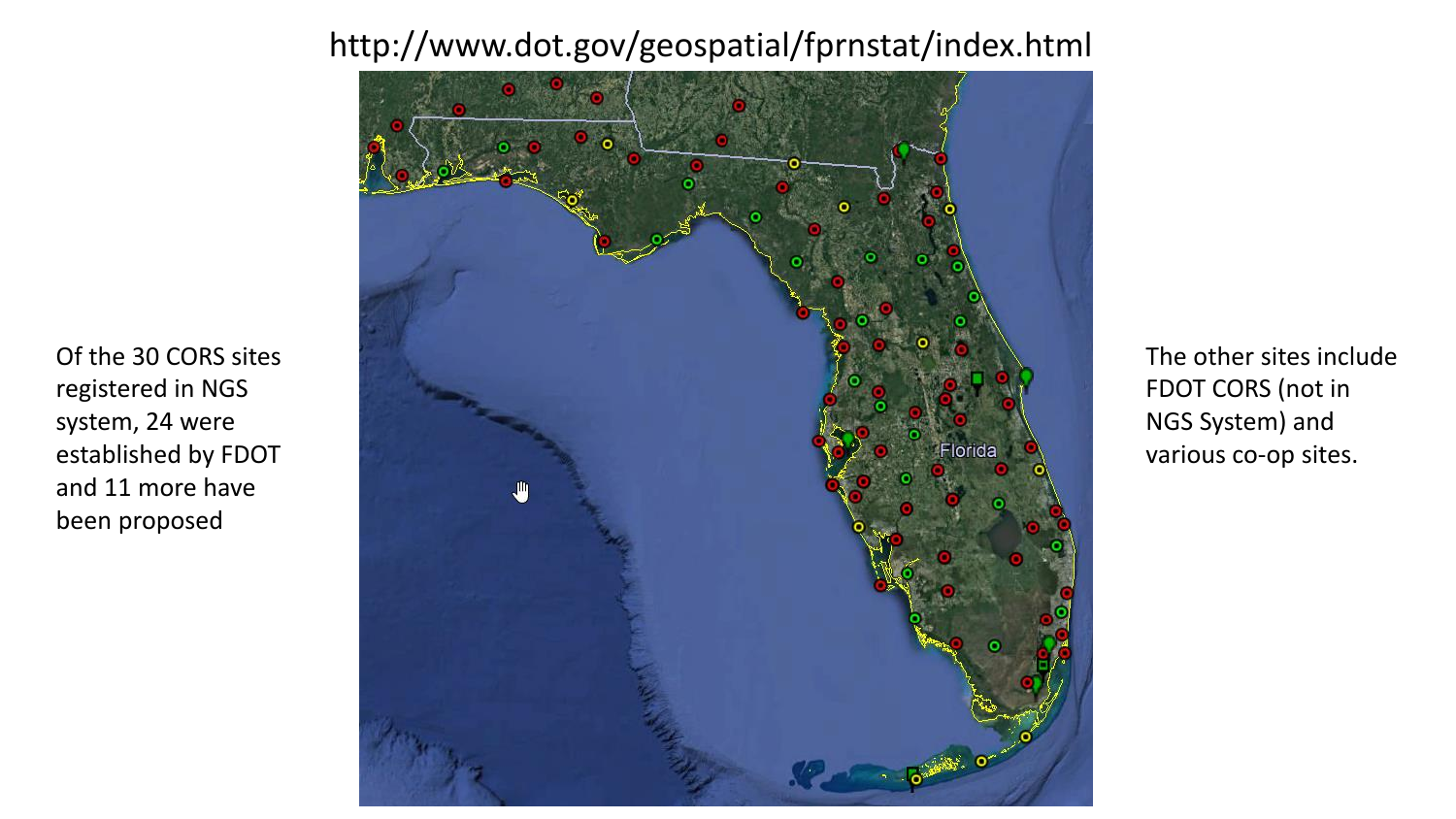How do you make use of FPRNGD16?

- If you use the NGS interpolation program (intg.exe) for Geoid12B, substitute our g2012bu7.bin for the NGS-supplied file with the same name. Then execute intg.exe as before.
- If you use Leica LGO software, create a FPRNGD16B folder, populated with FPRNGD16B.exe and g2003u07.bin. Then within LGO create a Geoid called FPRNGD16B that points to the folder by the same name.
- For data collectors requiring special files we have available FPRNGD16B.gem for Leica, FPRNGD16B.GGF (thank you GPServ.Inc) for Trimble and FPRNGD16.GSF (thank you Carlson Software) for Carlson.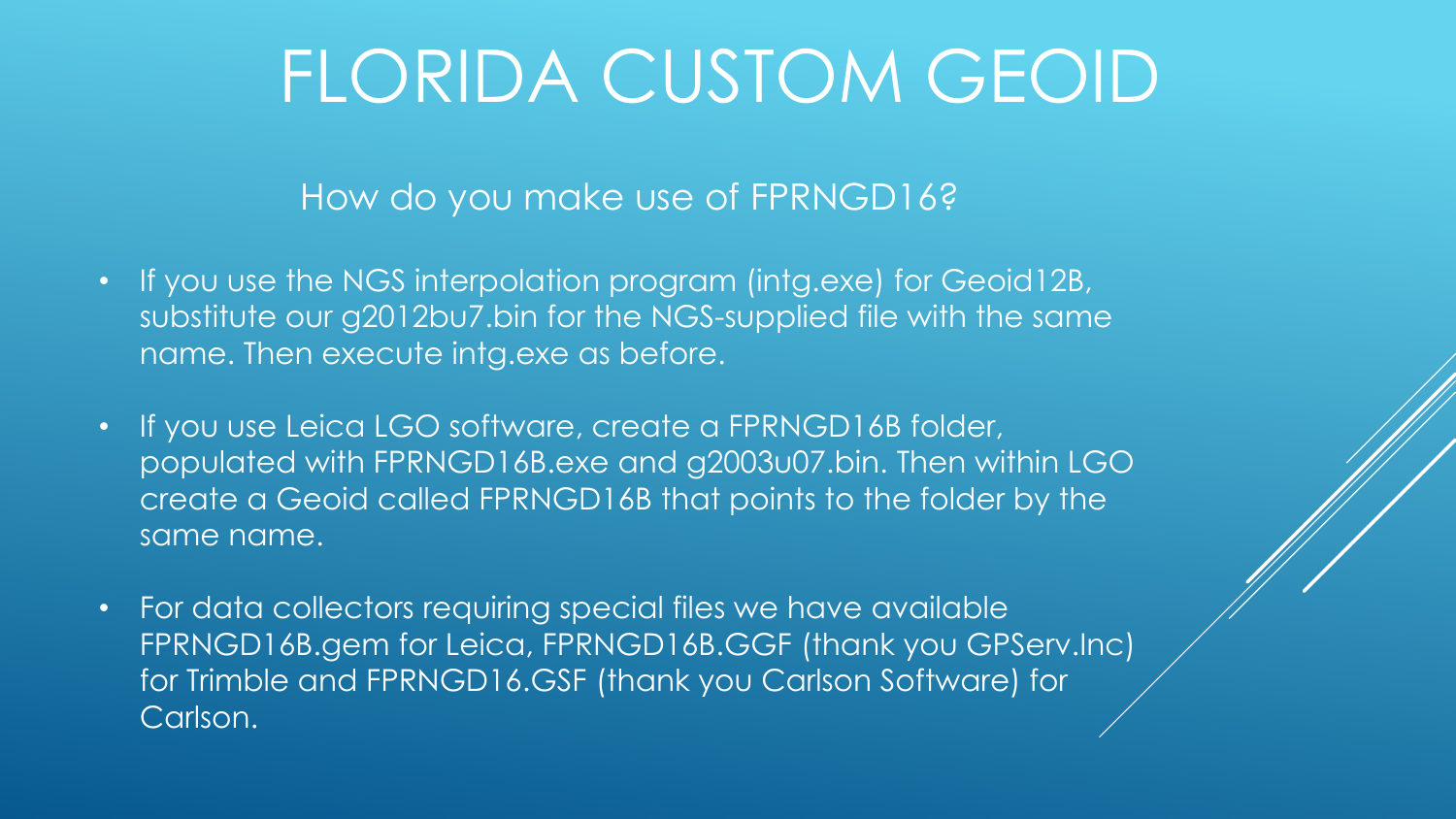• The geoid files are currently available on our website

#### <http://fdot.gov/geospatial/fprn>

• We are asking for users to supply feedback when collecting GNSS data on existing benchmarks in order to improve the quality of the FPRNGD16B geoid.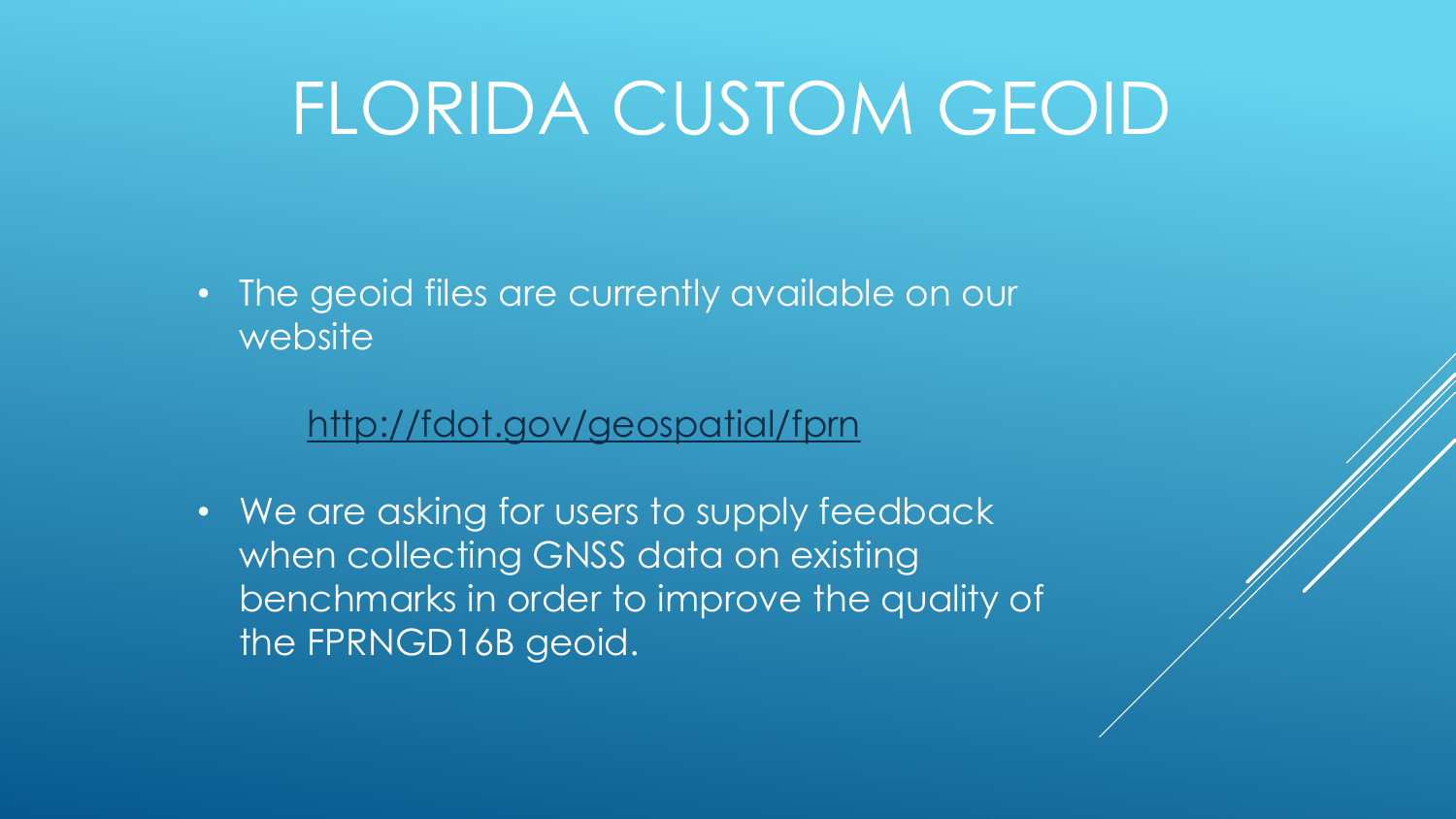### Questions?